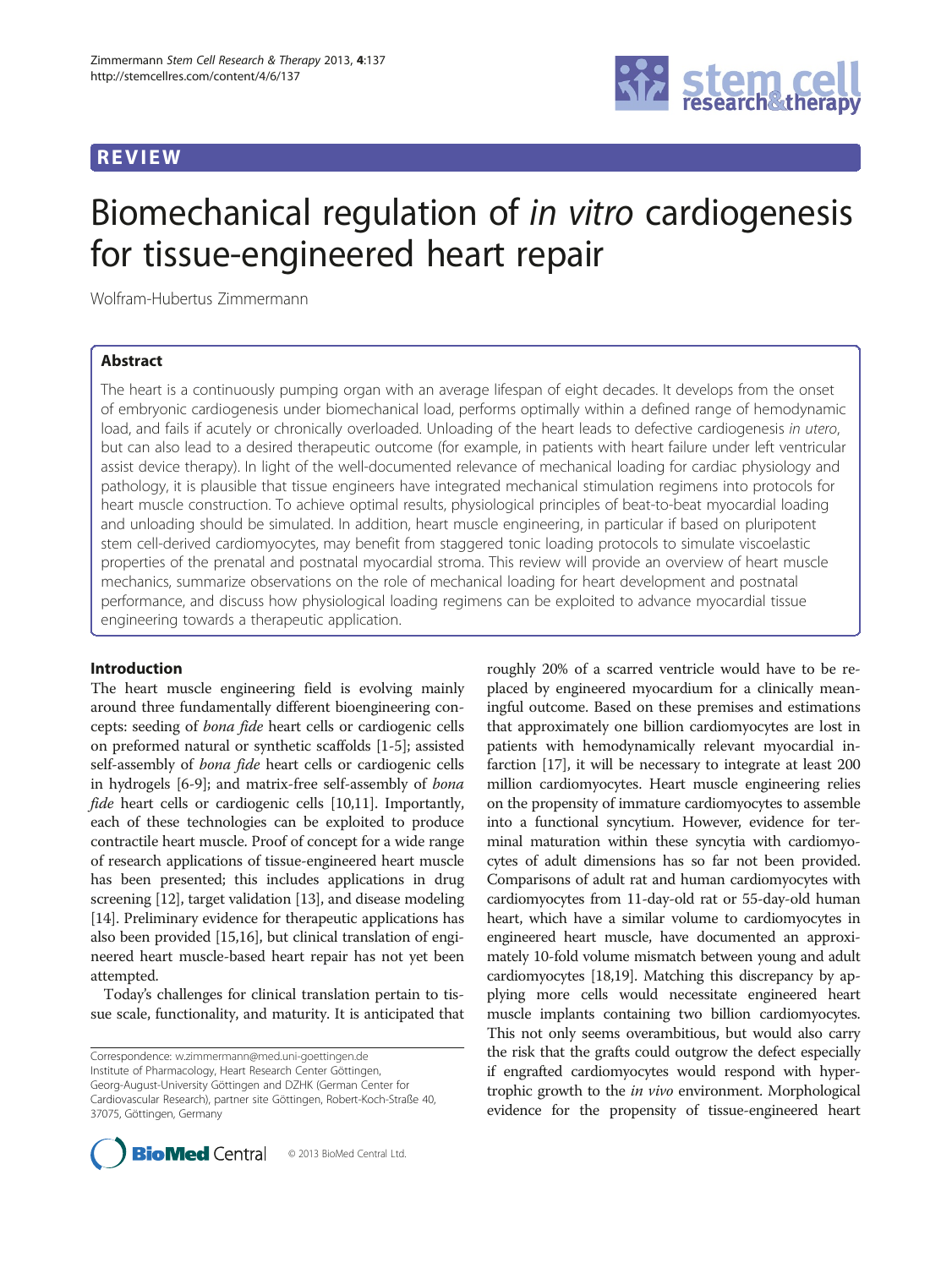grafts to undergo hypertrophic growth in vivo has been provided previously [\[16,](#page-5-0)[20](#page-6-0)]. Conversely, inducing a fully adult phenotype already in vitro to allow for a full match of graft and host cardiomyocytes does not seem desirable either, because of the anticipated higher metabolic and oxygenation demands in mature versus immature heart muscle. Finally, it seems reasonable to argue for a compromise between cell number and maturity to facilitate cell survival in vitro and fast scar replacement in vivo by a graft with a potential for hypertrophic growth.

Tissue-engineered heart repair will not only require a large number of cardiomyocytes with hypertrophic growth potential, but also strategies and tools to enable smart integration of the newly engineered biomechanically functioning units into the failing heart for effective contractile support. A key requirement will be to align myocyte grafts with the recipient hearts' cardiomyocytes. To ensure anisotropic cardiomyocyte assembly in tissue-engineered heart muscle and thereby facilitate *in vivo* applicability, it seems important to make use of biomechanical conditioning in vitro [\[16,18,](#page-5-0)[21,22\]](#page-6-0). The following paragraphs summarize important principles of heart muscle/sarcomere structure and mechanics, inform about changes in hemodynamics and its influence on cardiac morphology in utero as well as in the adult heart, and discuss possibilities to implement mechanical loading for the allocation of improved engineered heart muscle grafts for therapeutic applications in heart failure repair.

### Heart muscle and sarcomere mechanics

The heart ejects blood into the circulation via a wringing motion [\[23](#page-6-0)]. This is possible because of the anatomic organization of the heart muscle with obliquely overlaying muscle sheets. The muscle sheets are under physiological conditions composed of strictly anisotropically arranged cardiomyocytes, again containing anisotropically organized sarcomeres (Figure [1](#page-2-0)). Reduced anisotropy at the cardiomyocyte and sarcomere level is a typical feature of a chronically failing heart. Synchronized activity of heart muscle is established via the formation of a functional syncytium that expands in utero mainly by cardiomyocyte proliferation and postnatally mainly by hypertrophy [[24,25\]](#page-6-0). Both mechanisms are adaptations to the increasing hemodynamic load imposed on the myocardium by changes in circulating blood volume, blood viscosity, peripheral resistance, and hydrostatic pressure [\[26](#page-6-0)]. Electromechanical synchronization of the heart is finally achieved by an excitation wave originating from defined pacemaker cells and spreading anisotropically along the cardiac muscle sheets.

From beat to beat there is repetitive loading and unloading of the heart, the cardiomyocyte and the individual sarcomere. Handling of the hemodynamic load depends crucially on beating frequency (Bowditch phenomenon

[[27](#page-6-0)]) and myofiber length (Frank–Starling mechanism [[28](#page-6-0)]), with higher output at high beating rates (positive force–frequency relationship) and optimal heart distension (positive force–length relationship). The load of the heart can be distinguished as preload and afterload. Under physiological conditions in humans, the heart is preloaded during diastole (right ventricle, 0 to 5 mmHg; left ventricle, 60 to 90 mmHg) and thereby extended. During systole, ventricular pressure rises to overcome the hemodynamic pressure (afterload) that keeps the pulmonary (for the right ventricle) and aortic (for the left ventricle) heart valves closed (20 to 30 mmHg in the right ventricle; 90 to 140 mmHg in the left ventricle). The whole contraction cycle of the heart is best presented as a pressure–volume loop with distinct phases of isotonic and isovolumetric contraction during systole and relaxation during diastole (Figure [1\)](#page-2-0). Pathologically increased preload and afterload can induce distinct phenotypes [\[29](#page-6-0)]. The principle features of myocardial loading and unloading introduced here are particularly important for the understanding of the presently applied mechanical loading regimens in heart muscle engineering. There is certainly more to consider, and a large body of literature is available to which the interested reader is referred for a more comprehensive overview on cardiac biomechanics.

## Load as an essential factor for heart development and function

The myocardium is always exposed to hemodynamic load. In particular during embryonic heart development, which is paralleled by erythropoiesis and increasing hemodynamic load, massive changes with respect to tissue architecture and function occur (reviewed in [\[26](#page-6-0)]). Adaptation to increasing hemodynamic load is a physiological phenomenon that can, however, go awry in utero in the case of overloading [[30\]](#page-6-0), but also if the ventricles are unloaded [\[31\]](#page-6-0). In embryonic cardiomyocytes, load is a strong stimulus for proliferation [[32](#page-6-0),[33](#page-6-0)]. In contrast, postnatal load adaptation is mainly via physiological hypertrophy [\[18\]](#page-5-0), and chronic hemodynamic overloading is typically associated with pathological hypertrophy [[29](#page-6-0)]. Several pathways have been associated with these different hypertrophy processes [[34](#page-6-0)]. However, it remains to be determined whether distinct individual factors or complex interconnected signaling networks govern transition from physiological to pathological hypertrophy.

Prenatal heart development and postnatal adaptation to alterations in hemodynamic load not only go along with changes in cardiomyocyte phenotype, but also with biophysical alterations of the myocardial extracellular matrix [\[35](#page-6-0)]. Extracellular matrix is secreted and remodeled mainly by cardiac fibroblasts in healthy myocardium and by myofibroblasts in diseased myocardium. Recent evidence suggests that extracellular matrix elasticity has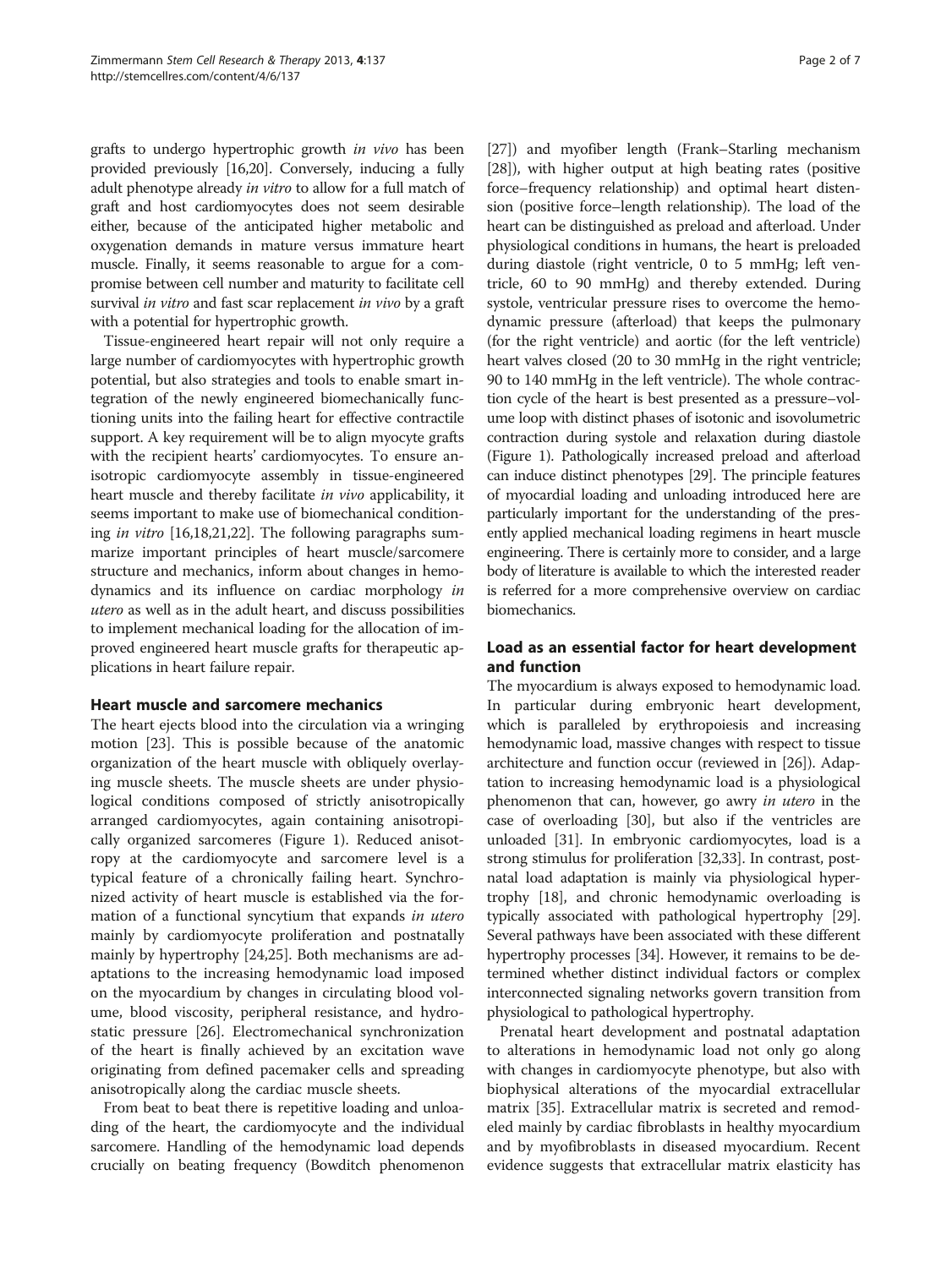<span id="page-2-0"></span>

a pivotal role also in cell fate decisions [\[36](#page-6-0)], and it appears plausible to postulate that stem cell-based myocardial tissue engineering will not only benefit from paracrine inputs [[22,37\]](#page-6-0) but also from a permissive biomechanical environment [\[38\]](#page-6-0).

A key biomechanical event during heart development is the separation of lung and peripheral circulation at birth. This establishes a prominent load imbalance between the left and right ventricles, with left-sided physiological hypertrophy as an adaptation to the load requirements. These differences in heart morphology provide additional evidence for the relevance of biomechanic load for cardiomyocyte hypertrophy and demonstrate how quickly in particular the young heart can adapt to changes in hemodynamic requirements. Pathologic hypertrophy and heart failure are typically the consequences of chronic overloading (for example, after myocardial infarction or in

patients with hypertension). Left ventricular unloading with assist devices has been employed to enable reverse remodeling [[39](#page-6-0)]. Interestingly, unloading and overloading of the heart can elicit similar fetal gene programming [[40](#page-6-0)], a long-described feature thought to be associated with an adverse heart failure outcome.

## Exploitation of mechanical loading in myocardial tissue engineering

For tissue engineers, it is on the one hand essential to ensure cardiomyocyte survival in tissue engineered myocardium in vitro and in vivo. On the other hand, assuring physiological hypertrophy to an extent that does not compromise cardiac metabolic capacity is also advantageous. This may have to be paralleled by innovative mechanisms for oxygenation of the growing engineered myocardium for example, by inducing vascularization already in vitro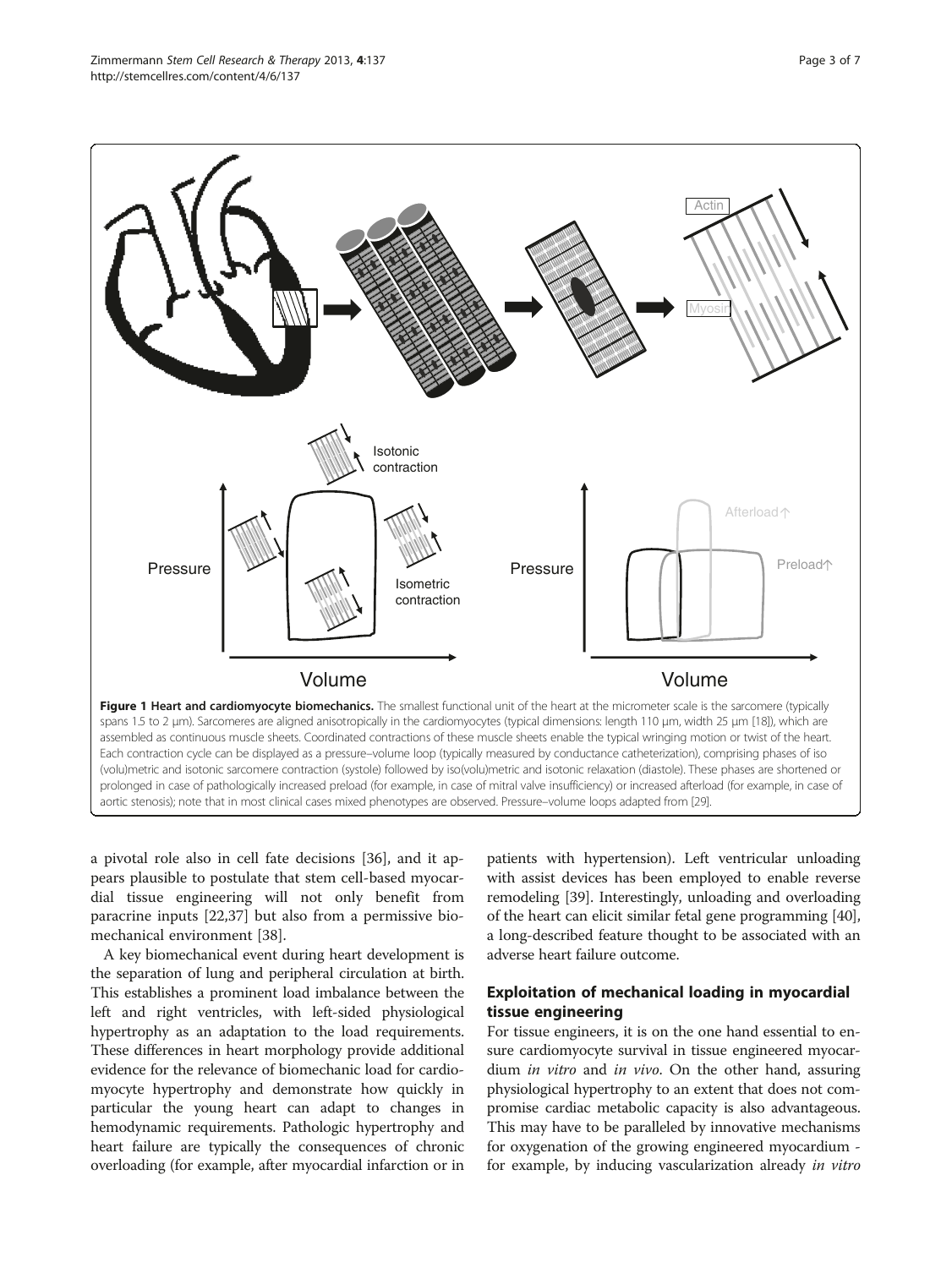<span id="page-3-0"></span>[[41](#page-6-0)] or by utilization of perfusion bioreactors for optimal oxygen and nutrient provision [\[42\]](#page-6-0).

In myocardial tissue engineering, responses to load seem to depend crucially on the developmental stage of the input cardiomyocytes; for example, neonatal rat cardiomyocytes typically undergo dedifferentiation towards a fetal phenotype in monolayer culture and retain/regain a limited proliferation capacity, but in engineered heart muscle abundant proliferation was not observed [\[18\]](#page-5-0). In contrast, human embryonic stem cell-derived cardiomyocytes displayed cell cycle activity in a similar tissue engineering format [\[33\]](#page-6-0). These findings collectively suggest that embryonic stem cell-derived cardiomyocytes retain their immature phenotype also in three-dimensional engineered heart muscle cultures. Further studies will have to address under what circumstances cardiomyocytes from different developmental stages and also species can be advanced towards terminal differentiation.

Up-to-date different mechanical loading protocols have been tested to morphologically and functionally advance engineered heart muscle [\[16](#page-5-0)] (Figure 2). The easiest way to load engineered heart muscle is by suspending it between two fixed holders [[6](#page-5-0)]; the holder distance can be

adapted freely to alter the preload (Figure 2A). An advantage of static loading protocols is that they are simple to implement and are also easily conducted for extended periods of time without tissue rupture. Conversely, cyclic stretching (Figure 2B) is experimentally more demanding and only possible for a relatively short period of time (7 to 10 days) without premature rupture. This limitation may be overcome by optimizing the viscoelastic properties of engineered heart muscle – for example, by making use of advanced biomaterials – or by adapting the stretch algorithm to the intrinsic contractile behavior of engineered heart muscle. Motorized cyclic stretching can induce hypertrophy with better contractile performance in some but not all tissue engineering protocols [\[7](#page-5-0)[,21\]](#page-6-0). The cycle length has to be adapted to the endogenous beating frequency, which depends on the presence of pacemaker cells within engineered heart muscle and the employed species (rat,  $\sim$ 2 Hz; mouse,  $\sim$ 4 Hz; human,  $\sim$ 1 Hz; author's own unpublished data). Under a proper cycle length, engineered heart muscle adapts the contraction cycle to the

stretch cycle so as not to contract actively while being distended; this closely resembles isotonic contractions. Finally, culture of engineered heart muscle was optimized

**Length** time **Length** time Tension Tension  $\overline{1}$   $\overline{0}$ L0  $L+1$ **Length** time Tension L0  $L+1$  $L-1$  $L<sub>1</sub>$  $L+1$  $L - 1$ L+1 L0 L1  $L-1$   $L0$   $L+1$ Isometric Quasi-Isotonic Auxotonic A B C

Figure 2 Biomechanical loading in myocardial tissue engineering. Circular engineered heart muscle (gray) can be subjected to different loading protocols [\[16\]](#page-5-0). (A) Suspension between static holders facilitates isometric contractions under highly controlled conditions; preloading can be adapted by increasing or decreasing the holder distance. (B) Suspension between motorized holders enables defined extensions at a defined cycle length; engineered heart muscle ideally adapts to the motorized cycle to contract and relax in phase with the narrowing and widening of the holders (quasi-isotonic contractions). (C) Suspension against a bias force supports auxotonic contractions; that is, contraction against increasing load followed by extension under a defined bias force. L0, slack length at diastole; L + 1, extension from slack length; L-1, length at peak systole. Black arrows indicate displacement forced upon engineered heart muscle either by a motorized device with fixed cycle length (B) or defined biasing force elicited by a resilient mount (C).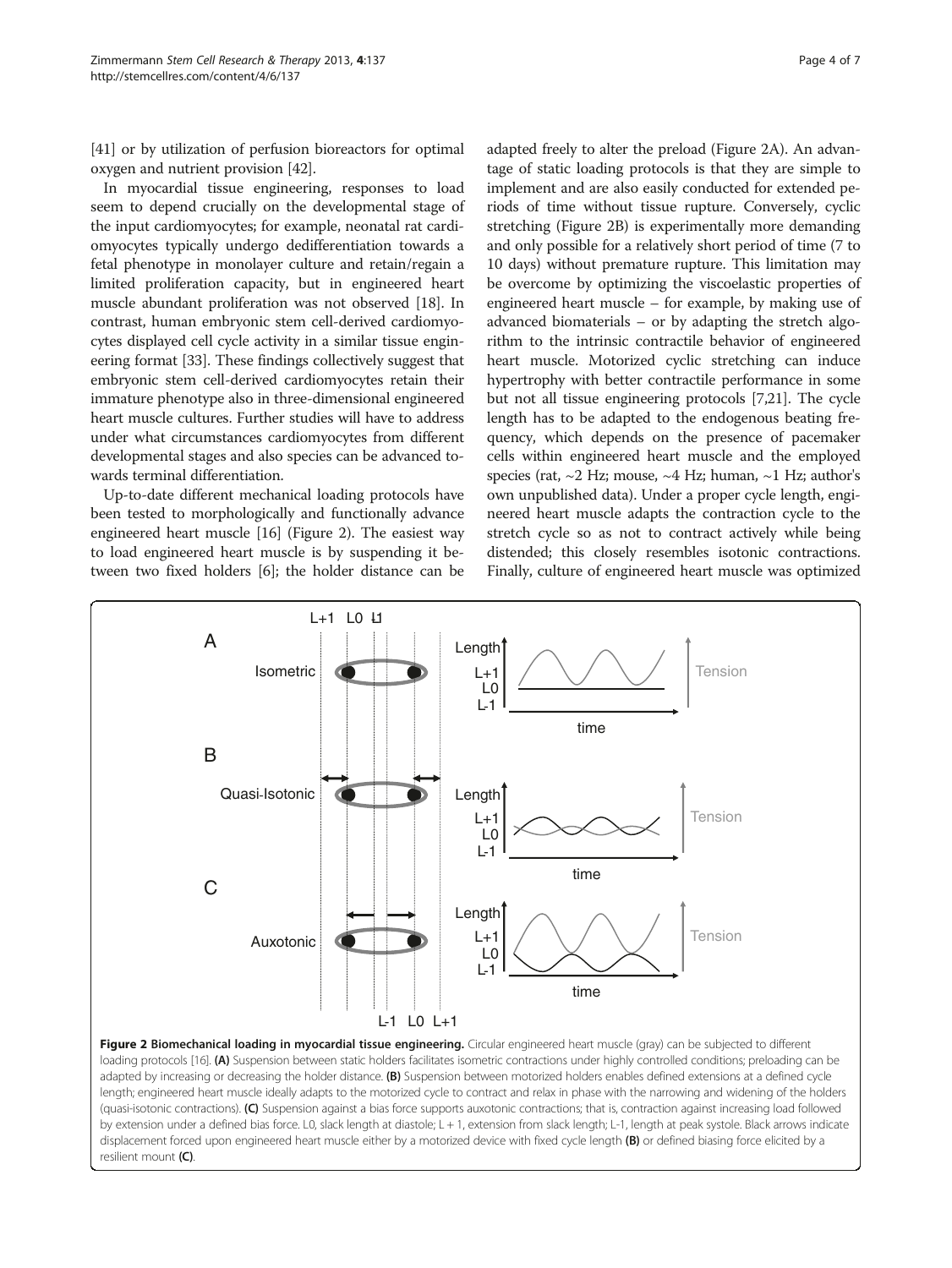by suspending it between resilient mounts to facilitate auxotonic contractions [\[16](#page-5-0)] (Figure [2](#page-3-0)C). This seems to resemble the physiologic contraction cycle quite closely, but is also most difficult to establish in a way to match with the continuously developing contractile properties. Future developments will probably include automated feedback loops to measure the force developed by engineered heart muscle, and based on this to simulate appropriate preload and afterload to train the heart muscle constructs from beat to beat to develop optimal contractile and structural properties. This will probably also include external electrical stimulation to facilitate syncytial arrangement of cardiomyocytes and further assist morphological and functional maturation.

In addition to the described stretching mechanisms it appears important to also simulate natural viscoelastic tissue properties as closely as possible in tissue-engineered heart muscle. This may be achieved by staggered tonic loading protocols and further supported by defining optimal mixtures of cardiomyocytes and nonmyocytes in the original reconstitution mixture as well as through inclusion of optimized biomaterials [[43,44](#page-6-0)]. Fibroblasts are particularly important in this scenario because they provide the necessary extracellular matrix architecture to establish optimal viscoelastic properties that define, for example, resting (diastolic) tension. Under biomechanically optimized conditions, engineered heart muscle develops spe-cific muscle tension of 30 to 50 mN/mm<sup>2</sup> [\[16](#page-5-0)[,45\]](#page-6-0). These forces are similar to what can be expected from native heart muscle [[46](#page-6-0)]. To further increase absolute force, preferably by augmenting the muscle cross-sectional area, it will be essential to enhance cardiomyocyte density and/or volume with anisotropically arranged sarcomeres in engineered heart muscle (please refer to [[45](#page-6-0)] for a more detailed discussion of force generation and assessment in engineered heart muscle).

## Perspective

Engineered heart muscle is already today used in simulations of heart muscle development [\[18\]](#page-5-0), drug screening [[12](#page-5-0)], and target validation [\[13,](#page-5-0)[47\]](#page-6-0). Importantly, engineered heart muscle is, in principle, scalable to meet clinical demands [\[16,](#page-5-0)[43](#page-6-0)]. The apparent limitations of monolayer cardiomyocyte cultures such as unphysiological contractile performance, low degree of maturation, and inadequate pharmacological responsiveness have facilitated the entry of engineered heart muscle into a wide array of in vitro applications [\[12,13,18](#page-5-0)[,47](#page-6-0)]. With further improved insight into mechanisms governing tissue maturation, it seems predictable that flat cultures will be exchanged for threedimensional cultures in particular if they are used as a surrogate for the native heart (for example, in drug development). To find a broad application, simplification of the tissue engineering protocols will be required.

Repair of a failing heart by engineered heart muscle grafts has so far only been attempted in animal models, with encouraging results [[16](#page-5-0)[,44\]](#page-6-0). Here it is important to note that the cell sheet technology is presently under clinical investigation in Japan with skeletal myoblasts as a putatively therapeutic cell source [\[48\]](#page-6-0). For optimal therapeutic impact, however, it seems that cardiomyogenic cells or bona fide cardiomyocytes will be necessary. The most promising cardiomyocyte sources for tissue-engineered heart repair are pluripotent stem cells, such as embryonic stem cells, induced pluripotent stem cells, and parthenogenetic stem cells [\[8](#page-5-0)[,33,44,49](#page-6-0)]. Clinical translation will probably first be attempted with human embryonic stem cell-derived cardiomyocytes. Ongoing clinical studies on embryonic stem cell-derived oligodendrocytes [\[50,51](#page-6-0)] and retinal pigment endothelial cells [\[52\]](#page-6-0) will help to collect pivotal data on the safety of embryonic stem cell-derived cells, and thus help to inform the anticipated first-in-man myocardial tissue engineering trials. Whether the recent developments in direct fibroblast-to-cardiomyocyte programming [\[53\]](#page-6-0) will provide a new cell source for myocardial tissue engineering remains to be seen. Scaling to clinical size, at least in vitro, does not seem to be a major caveat in light of the recent developments in cardiomyocyte-derivation protocols [[54](#page-6-0)] and the possibility for a modular tissue design [[43](#page-6-0)]. In rodent models, fast vascularization of engineered heart muscle grafts with no obvious cell death has been observed [\[16](#page-5-0)[,33\]](#page-6-0). Further studies will have to investigate whether this surprising observation can also be made in large animal models and, finally, the human. Appropriate large animal models will also be necessary to establish the risk for teratoma formation. An observation period of 4 to 8 weeks, which is often used in rodent models, will not be sufficient to rule out the risk for teratoma formation from human pluripotent stem cell-derived grafts; instead, 6-month to 12-month observation periods seem appropriate.

To finally establish the therapeutic potential of tissueengineered myocardium, it will be important to scrutinize carefully whether therapeutic effects are the consequence of functional cardiomyocyte integration, reduction of wall stress leading to improved metabolism according to the LaPlace law, and/or pleiotrophic effects such as stimulation of endogenous repair via paracrine activation of stem cells, angiogenesis, or cardiomyocyte proliferation. Finally, some investigators may argue that a lack of mechanistic insight may be acceptable as long as a therapeutic benefit can be affirmed; and in fact for many of the classical heart failure drugs, there is until today uncertainty on how, when, and for whom they work best. For a (bio) engineer, however, it appears unacceptable to not be able to exactly define and simulate the role of an engineered part in the context of its (bio)mechanic environment.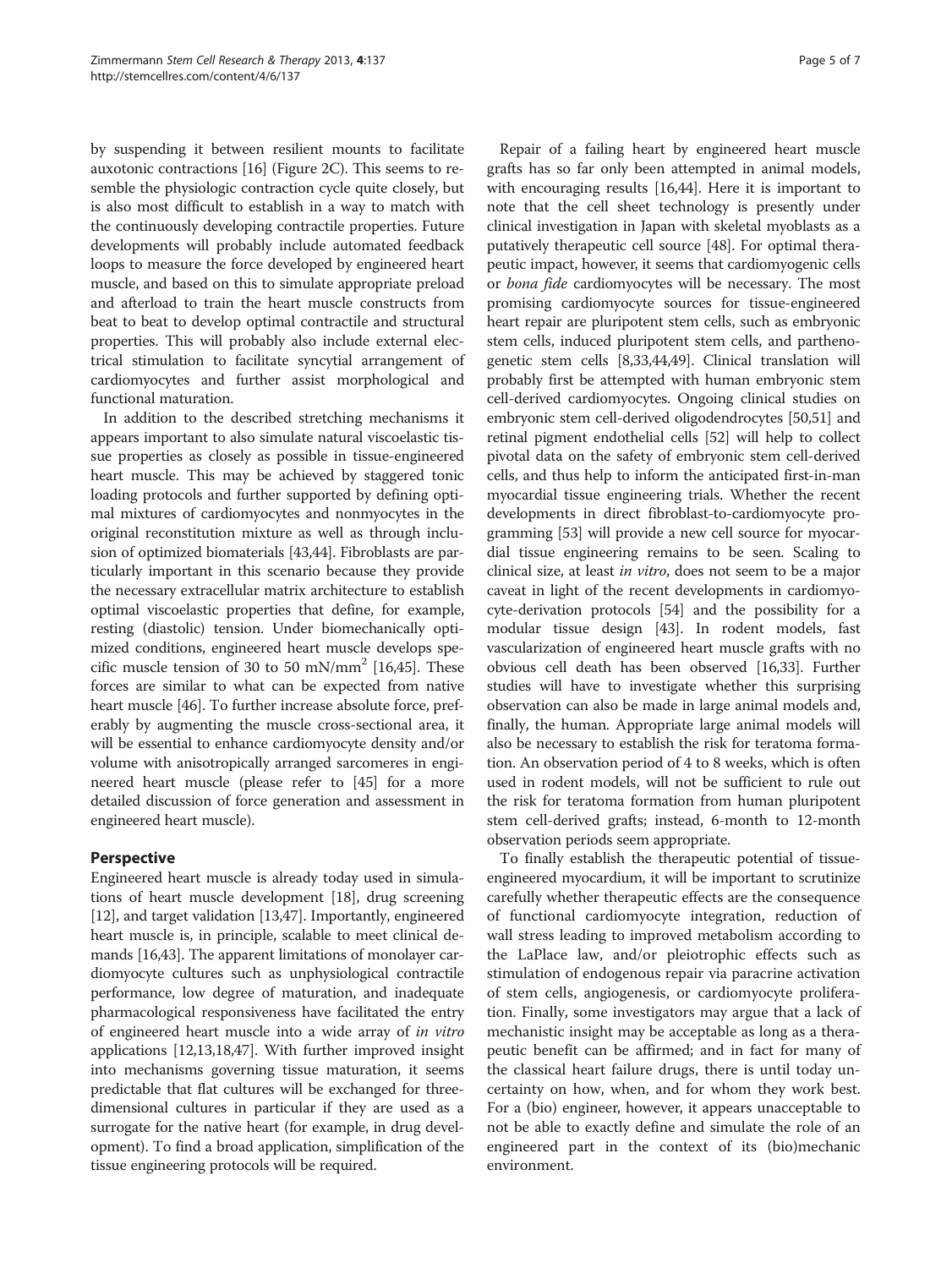#### <span id="page-5-0"></span>Conclusion

Engineering of functional myocardium benefits greatly from biomechanical stimulation protocols. Physiological loading to facilitate auxotonic contractions appears ideal, but optimal conditions for resilient loading and mechanisms underlying the observed beneficial effects remain to be clarified. For therapeutic applications, it will be necessary to construct clinical scale heart muscle from approximately 200 million cardiomyocytes with appropriate sarcomere content and alignment to achieve a therapeutic impact in hearts with hemodynamically relevant defects. Scaling tissue-engineered heart muscle toward clinical needs can be achieved, for example, by fusing single elements into larger geometries [\[43\]](#page-6-0). Whether these geometries will also survive in a clinical setting cannot be answered today. Large animal experiments will not only be important to address whether engineered heart muscle grafting is feasible; they will mainly have to provide an answer regarding the necessity of prevascularization, proper electromechanical integration, and risk for tumor formation. In addition, immunological barriers must be overcome ideally by employing major histocompatibility complexmatched allografts or autografts. A fully unanswered question is what level of tissue maturity needs to be achieved prior to implantation. Immature myocardium with the propensity to undergo hypertrophic growth if subjected to a proper in vivo milieu appears to be ideal from the metabolic point of view. Mechanical integration into diseased hearts has to be achieved according to biomechanical demands so as to not deteriorate myocardial performance. This may require additional (transient) electrical stimulation to synchronize the graft with the native myocardium until electrical contacts have been established. Exploitation of advanced imaging and mathematical modeling to predict outcome and guide the development of personalized grafts may turn out to be an attractive addition to the ongoing efforts to engineer myocardium for heart failure repair.

Note: This article is part of a thematic series on Physical influences

on stem cells edited by Gordana Vunjak-Novakovic. Other articles

in the series can be found online at http://stemcellres.com/series/ physical.

#### Competing interests

W-HZ is founder and shareholder of Tissue Systems Holding GmbH and Myriamed GmbH, which have either acquired or licensed intellectual property rights pertaining to myocardial tissue-engineering technologies from the Zimmermann laboratory. The University Medical Center Göttingen has filed for additional patents related to myocardial tissue engineering technologies developed by the Zimmermann laboratory.

#### Acknowledgements

W-HZ is supported by the DZHK (German Center for Cardiovascular Research), the German Federal Ministry for Science and Education (BMBF FKZ 01GN0827, FKZ 01GN0957, FKZ 13GW0007A [BMBF/CIRM: Californian Institute for Regenerative Medicine]), the German Research Foundation (DFG ZI 708/ 7-1, 8–1, 10–1, SFB 1002 TP C04), the European Union FP7 CARE-MI, and the National Institutes of Health (U01 HL099997).

#### Published: 8 November 2013

#### References

- 1. Engelmayr GC Jr, Cheng M, Bettinger CJ, Borenstein JT, Langer R, Freed LE: Accordion-like honeycombs for tissue engineering of cardiac anisotropy. Nat Mater 2008, 7:1003–1010.
- 2. Ott HC, Matthiesen TS, Goh SK, Black LD, Kren SM, Netoff TI, Taylor DA: Perfusion-decellularized matrix: using nature's platform to engineer a bioartificial heart. Nat Med 2008, 14:213–221.
- 3. Bursac N, Papadaki M, Cohen RJ, Schoen FJ, Eisenberg SR, Carrier R, Vunjak-Novakovic G, Freed LE: Cardiac muscle tissue engineering: toward an in vitro model for electrophysiological studies. Am J Physiol 1999, 277: H433-H444.
- 4. Li RK, Yau TM, Weisel RD, Mickle DA, Sakai T, Choi A, Jia ZQ: Construction of a bioengineered cardiac graft. J Thorac Cardiovasc Surg 2000, 119:368-375.
- 5. Leor J, Aboulafia-Etzion S, Dar A, Shapiro L, Barbash IM, Battler A, Granot Y, Cohen S: Bioengineered cardiac grafts: a new approach to repair the infarcted myocardium? Circulation 2000, 102:III56-III61.
- 6. Eschenhagen T, Fink C, Remmers U, Scholz H, Wattchow J, Weil J, Zimmermann W, Dohmen HH, Schafer H, Bishopric N, Wakatsuki T, Elson EL: Threedimensional reconstitution of embryonic cardiomyocytes in a collagen matrix: a new heart muscle model system. FASEB J 1997, 11:683–694.
- 7. Zimmermann WH, Fink C, Kralisch D, Remmers U, Weil J, Eschenhagen T: Three-dimensional engineered heart tissue from neonatal rat cardiac myocytes. Biotechnol Bioeng 2000, 68:106–114.
- 8. Soong PL, Tiburcy M, Zimmermann WH: Cardiac differentiation of human embryonic stem cells and their assembly into engineered heart muscle. Curr Protoc Cell Biol 2012, 23:23–28.
- 9. Leung BM, Sefton MV: A modular approach to cardiac tissue engineering. Tissue Eng Part A 2010, 16:3207–3218.
- 10. Shimizu T, Yamato M, Isoi Y, Akutsu T, Setomaru T, Abe K, Kikuchi A, Umezu M, Okano T: Fabrication of pulsatile cardiac tissue grafts using a novel 3-dimensional cell sheet manipulation technique and temperatureresponsive cell culture surfaces. Circulat Res 2002, 90:e40.
- 11. Kelm JM, Djonov V, Hoerstrup SP, Guenter CI, Ittner LM, Greve F, Hierlemann A, Sanchez-Bustamante CD, Perriard JC, Ehler E, Fussenegger M: Tissuetransplant fusion and vascularization of myocardial microtissues and macrotissues implanted into chicken embryos and rats. Tissue Eng 2006, 12:2541–2553.
- 12. Schaaf S, Shibamiya A, Mewe M, Eder A, Stohr A, Hirt MN, Rau T, Zimmermann WH, Conradi L, Eschenhagen T, Hansen A: Human engineered heart tissue as a versatile tool in basic research and preclinical toxicology. PLoS One 2011, 6:e26397.
- 13. El-Armouche A, Singh J, Naito H, Wittkopper K, Didie M, Laatsch A, Zimmermann WH, Eschenhagen T: Adenovirus-delivered short hairpin RNA targeting PKCα improves contractile function in reconstituted heart tissue. J Mol Cell Cardiol 2007, 43:371–376.
- 14. de Lange WJ, Hegge LF, Grimes AC, Tong CW, Brost TM, Moss RL, Ralphe JC: Neonatal mouse-derived engineered cardiac tissue: a novel model system for studying genetic heart disease. Circulat Res 2011, 109:8-19.
- 15. Lesman A, Habib M, Caspi O, Gepstein A, Arbel G, Levenberg S, Gepstein L: Transplantation of a tissue-engineered human vascularized cardiac muscle. Tissue Eng Part A 2010, 16:115–125.
- 16. Zimmermann WH, Melnychenko I, Wasmeier G, Didie M, Naito H, Nixdorff U, Hess A, Budinsky L, Brune K, Michaelis B, Dhein S, Schwoerer A, Ehmke H, Eschenhagen T: Engineered heart tissue grafts improve systolic and diastolic function in infarcted rat hearts. Nat Med 2006, 12:452–458.
- 17. Gepstein L: Derivation and potential applications of human embryonic stem cells. Circulat Res 2002, 91:866–876.
- 18. Tiburcy M, Didie M, Boy O, Christalla P, Doker S, Naito H, Karikkineth BC, El-Armouche A, Grimm M, Nose M, Eschenhagen T, Zieseniss A, Katschinksi DM, Hamdani N, Linke WA, Yin X, Mayr M, Zimmermann WH: Terminal